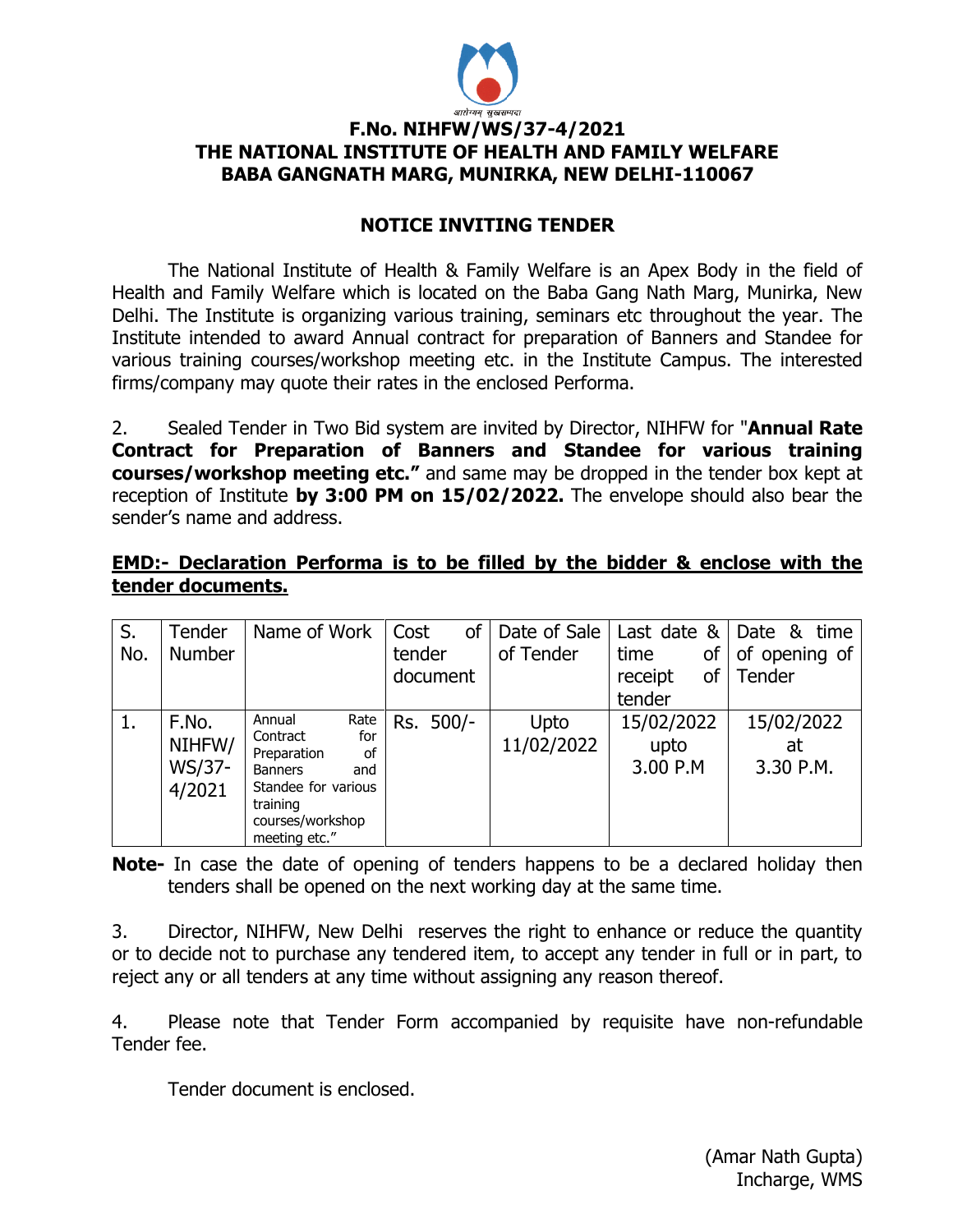# **A. TENDER DESCRIPTION AND ELIGIBILITY**

# **GENERAL CONDITIONS**

- 1. Tender Documents can be obtained from the Account Section, The National Institute of Health & Family Welfare at above address upto **11/02/2022** to on all working days between 9:00 am to 3:30 pm on cash payment of **Rs. 500/- (Non-refundable),** on written request. In case the tender document is downloaded from the Institute's website, a DD of Rs. 500/- in favour of Director, NIHFW should also be submitted with the technical bid. Necessary Certificate regarding eligibility criteria along with the tender documents duly signed on each page should be submitted in **one envelope marked as Technical Bid** and bid of **Quoted Rate** calculated by the agency should be submitted in **second envelop marked as Price bid**. The price bid and technical bid shall be submitted in **third envelope (large size) marked on envelope as Tender for "Annual Rate Contract for Preparation of Banners and Standee for various training courses/workshop meeting etc."**
- 2. The Tenderer has to quote the Items rates in the enclosed Proforma **(Annexure-IV)** for the Price Bid. The self attested copies of all necessary certificates/documents have to be enclosed with the bid.
- 3. Self attested copy of PAN No. of the agency.
- 4. Self attested copy of GST registration certificate.
- 5. Self attested copies of Income Tax Return of last 3 years
- 6. Tenderer has to submit non-refundable Tender fee for Rs.500/-(Rupees five hundred only) in the form of Demand Draft/Pay Order in favour of Director, NIHFW, New Delhi, failing which the tender will not be considered for acceptance and will be out rightly rejected.
- 7. Performa for **EMD Declaration (Annexure-V)** is to be filled by the bidders & enclosed with the tender documents.
- 8. The minimum annual turnover of the agency should be more than 10 Lakh on an average of last three financial years. Copy of **CA Certified Annual Turnover certificate for last 3 financial years must be enclosed.**
- 9. The agencies having minimum experience of similar work/field of at least 3 years for printing/supply of Banners/Flags in Govt. Organization/PSU/Semi Govt./Reputed named pvt. Organization, **copies of documents in support of experience shall be enclosed.** The cost of work should not be less than 2.5 Lakh.
- 10. The successful Tenderer will deposit Rs. 10,000/- in form of DD in favour of Director, NIHFW as Security Deposit and the amount will be refunded after completion of the contract without bearing any interest thereon.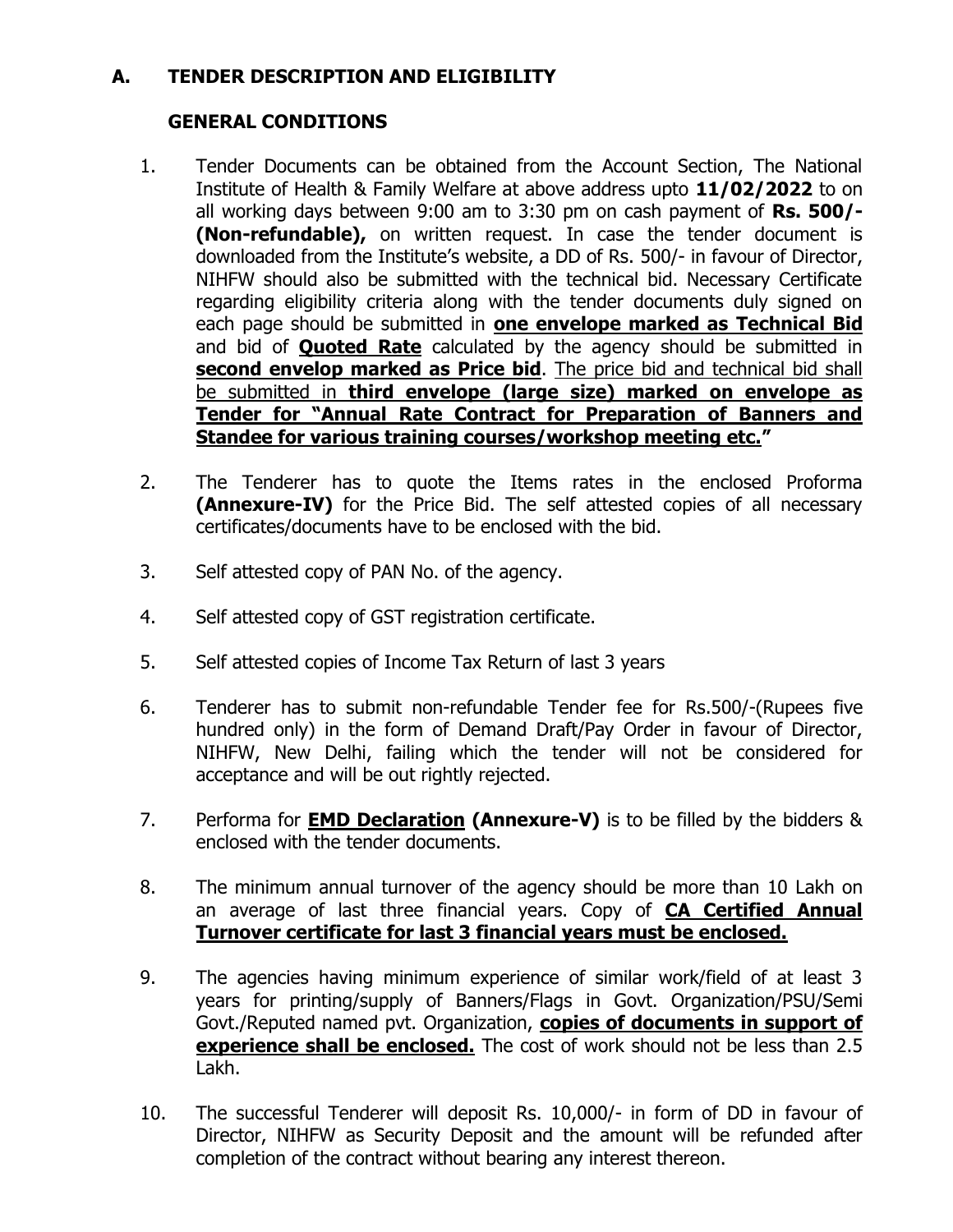- 11. In case of any defect/fault, the firm shall immediately rectify/replace, on receipt of complaint and shall have to ensure that rectified/replaced is in order. However, no extra payment will be made against this.
- 12. The contract shall be awarded initially for a period of One year. The contract may be renewed on year to year basis for a maximum period 3 years subject to the conditions, if the services provided are found to be satisfactory.
- 13. Undertaking as per **Annexure- I**.
- 14. Criminal liability undertaking as per **Annexure- II**.
- 15. Tender document duly signed by Authorized Signatory of the bidder (on each page) with seal of the firms as a token of acceptance by the Bidder of all terms & conditions.
- 16. Bidder's profile giving complete details about the firm including the period for which it is in this business.
- 17. The rates should be quoted inclusive of all necessary taxes, over heads etc. including delivery of items and installation of the same.
- 18. The quoted price shall be typed on the format of Price Bid (both figures and words) and transparent cello tape shall be pasted on it, if the quoted price is written by hand.
- 19. Pre-receipted duplicate bill in the favour of Director, NIHFW may be submitted for release of payment.
- 20. The Institute will recover TDS and other applicable taxes etc as per rule from the payment made to the firm.
- 21. The Tender in enclosed Performa addressed to the Director, shall be submitted latest by **3:00 P.M. on 15/02/2022** in a sealed cover marked "**Annual Rate Contract for Preparation of Banners and Standee for various training courses/workshop meeting etc."** The Bid has to be dropped in the Tender Box kept at the Reception of Administrative Block of NIHFW, Munirka, New Delhi – 110067. No tender will be accepted after above date and time.
- 22. The Tenders (Technical Bid) will be open at **3:30 P.M. on 15/02/2022**.
- 23. The Financial Bid of technically qualified agencies will be opened later and same will be informed to the agencies via email or telephonically.
- 24. The competent authority does not bind itself to accept the lowest or any other tender. Further, Competent Authority have right to cancel the tender/tender process at any time.
- 25. The jurisdiction to any dispute arising in the contract will be executed under the Indian law at the courts located at New Delhi.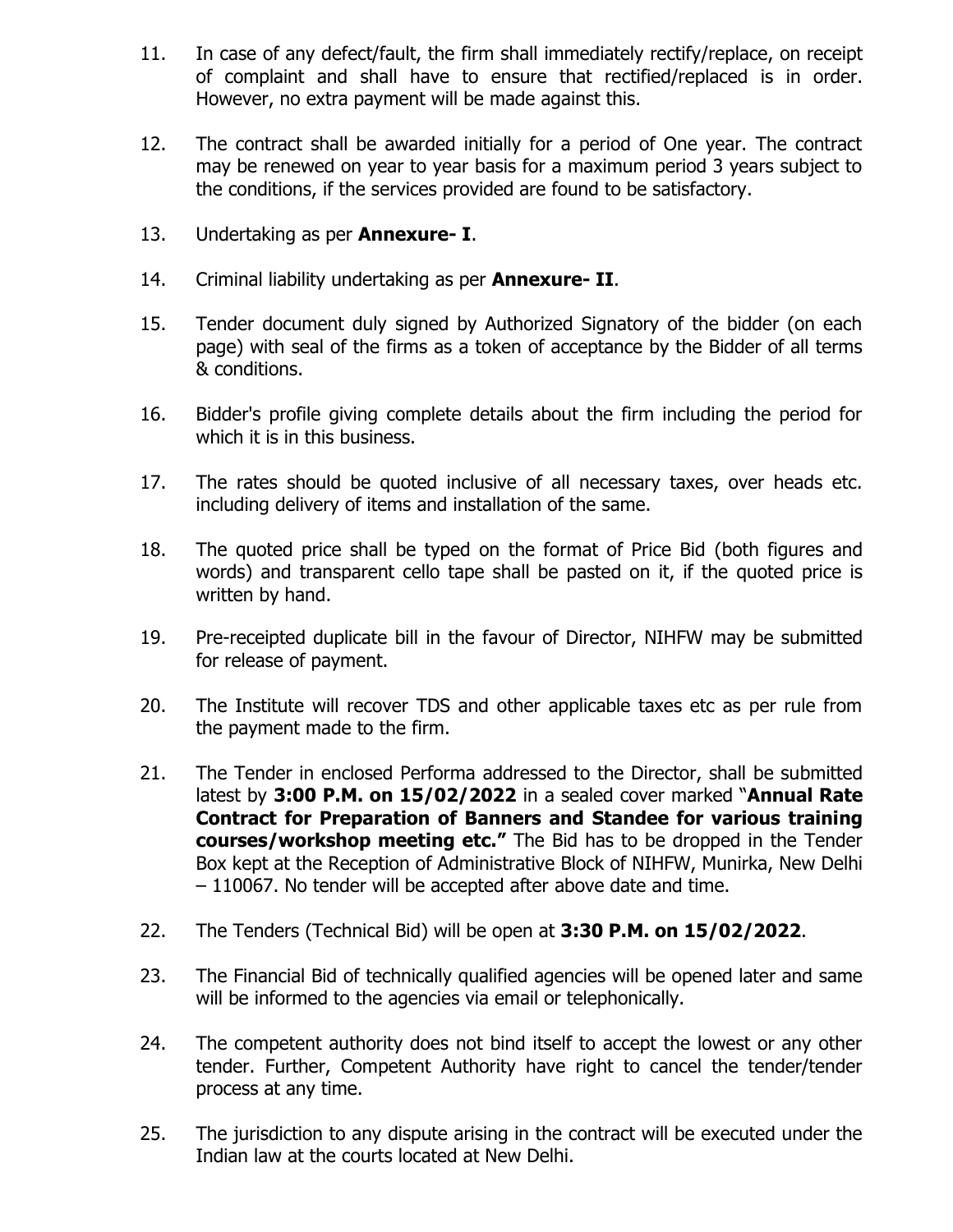- 26. The contract shall be valid initially for one year and the Department reserves the right to curtail or to extend the validity of contract on the same rates and terms and conditions for year to year as may be agreed upto further three years, subject to the condition if the services of the agency found satisfactory.
- 27. Banners/ Standees/flags etc. and the materials used for different purposes are as below follows (Sizes may differ as per different users with different requirements) :-
	- PVC (Poly Vinyl Chloride) Banners
	- Star media flex Banners
	- Canvas Banner
	- Standees on metal frame
	- Standees/Banners on wooden frame
	- Backlit Banners (Glow sign Boards)
	- Flex Hoardings.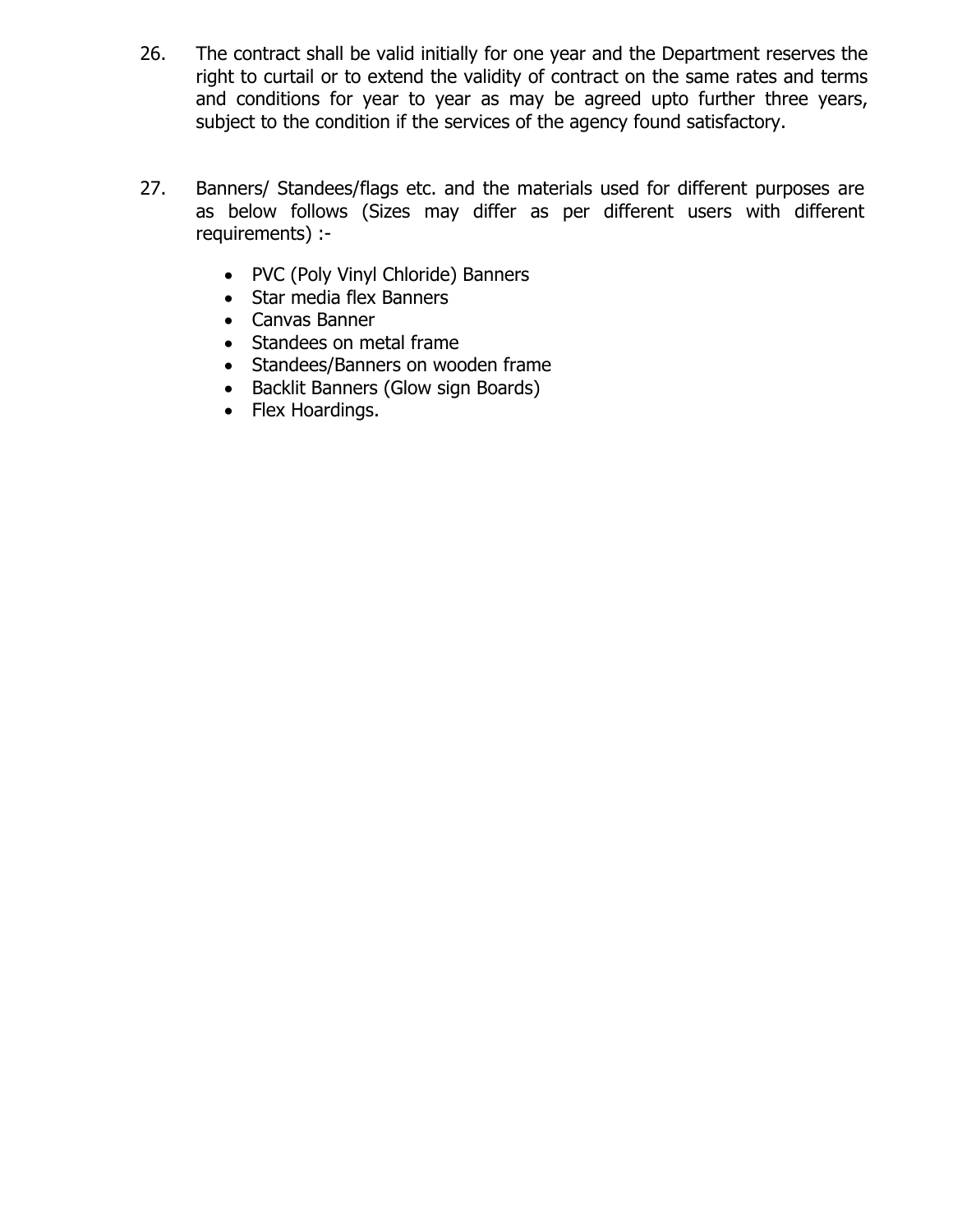# **ANNEXURE – I**

#### **F.No. NIHFW/WS/37-4/2021 THE NATIONAL INSTITUTE OF HEALTH AND FAMILY WELFARE BABA GANGNATH MARG, MUNIRKA, NEW DELHI-110067**

# FORMAT FOR UNDERTAKING (TO BE SUBMITTED ON A NON-JUDICIAL STAMP PAPER OF Rs.100/-)

- 1. I, the undersigned certify that I have gone through the terms and conditions mentioned in the tender document and undertake to comply with them.
- 2. The rates quoted by me/us are valid and binding on me/us for acceptance for the period of one year from date of acceptance of tender bid. I/We, hereby bind myself/ourselvess to the Director, NIHFW, New Delhi for supply of items for use in NIHFW, New Delhi during the period of tender.
- 3. The items supplied by me/us, would be of the best quality and as per specifications.
- 4. If I am the successful Tenderer will deposit Rs. 10,000/- in form of DD in favour of Director, NIHFW will be retained as Security deposit and same will be refund after completion of the contract without bearing any interest thereon.
- 5. I/We hereby undertake to supply the items during the validity of the tender as per directions given in the supply order within the stipulated period.
- 6. If the NIHFW authorities think it necessary to change any item/items supplied by me/us, found to be defective/inferior quality, the same will be replaced by me/us at no extra cost.
- 7. **Guarantee/warrantee** as asked for in the tender form is acceptable to us. If any item supplied by me/us is found to be defective and beyond repair, the same shall be replaced immediately by me/us free of cost.
- 8. I/We undertake to bear the cost of testing for quality of items supplied whenever decided to do test during contract period, if required.
- 9. I/We hereby undertake to recoup any loss/damages caused to the NIHFW authority through the use of defective materials supplied by me/us.
- 10.I/We hereby undertake to pay penalty as per terms and conditions for delayed supplies/non supply.
- 11.It is certified that rate quoted by me/us are not higher than the MRP/Prevailing market rate.
- 12.It is certified that the quoted items have not been and are not being supplied to any other organization at a rate lower than being quoted here.
- 13.I/We agree to accept the bill to be paid by the purchaser after completion of all formalities and should any amount of bill found to have been overpaid, the amount shall be refunded by me/us.
- 14.Certify that no vigilance/CBI or court case is pending against the firm.
- 15.I/we understand that the Director, NIHFW, New Delhi has the right to accept or reject any or all the tenders without assigning any reasons (s) thereof.
- 16.The decision of the Director, NIHFW, New Delhi will be final and binding upon me/us.

Signature of Bidder……………………… (Name of Bidder)………………………… With seal of firm………………………….

| Place |  |
|-------|--|
| Date  |  |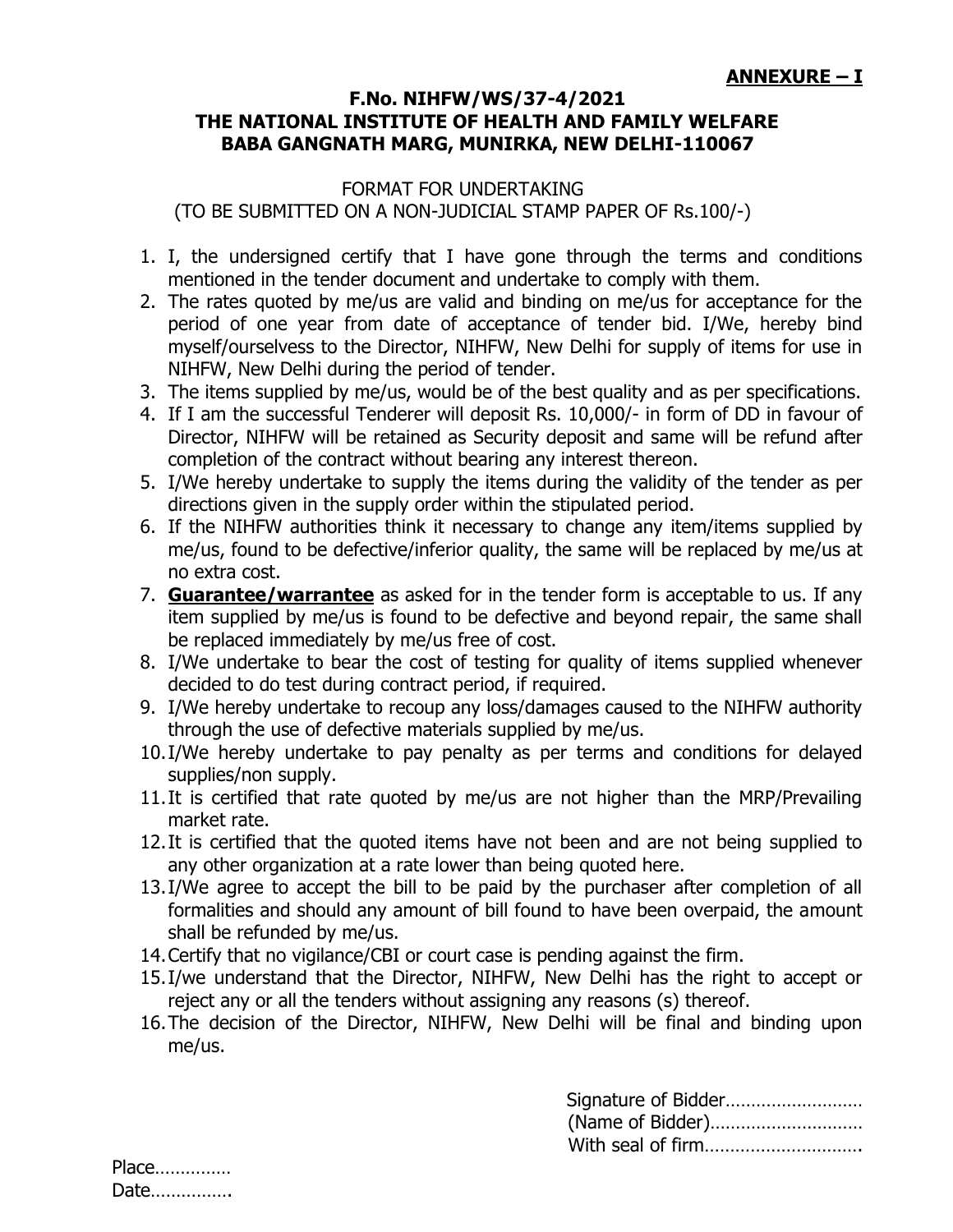# **AFFIRMATION**

### **(Affirmation should be on Agency/Company Letter Head)**

I pledge and solemnly affirm that the information submitted in tender documents is true to the best of my knowledge and belief. I further pledge and solemnly affirm that nothing has been concealed by me and if anything adverse comes to the notice of purchaser during the validity of tender period, Director, NIHFW, New Delhi will have full authority to take appropriate action as he/she may deem fit.

| Place |  |  |  |  |  |
|-------|--|--|--|--|--|
| Date  |  |  |  |  |  |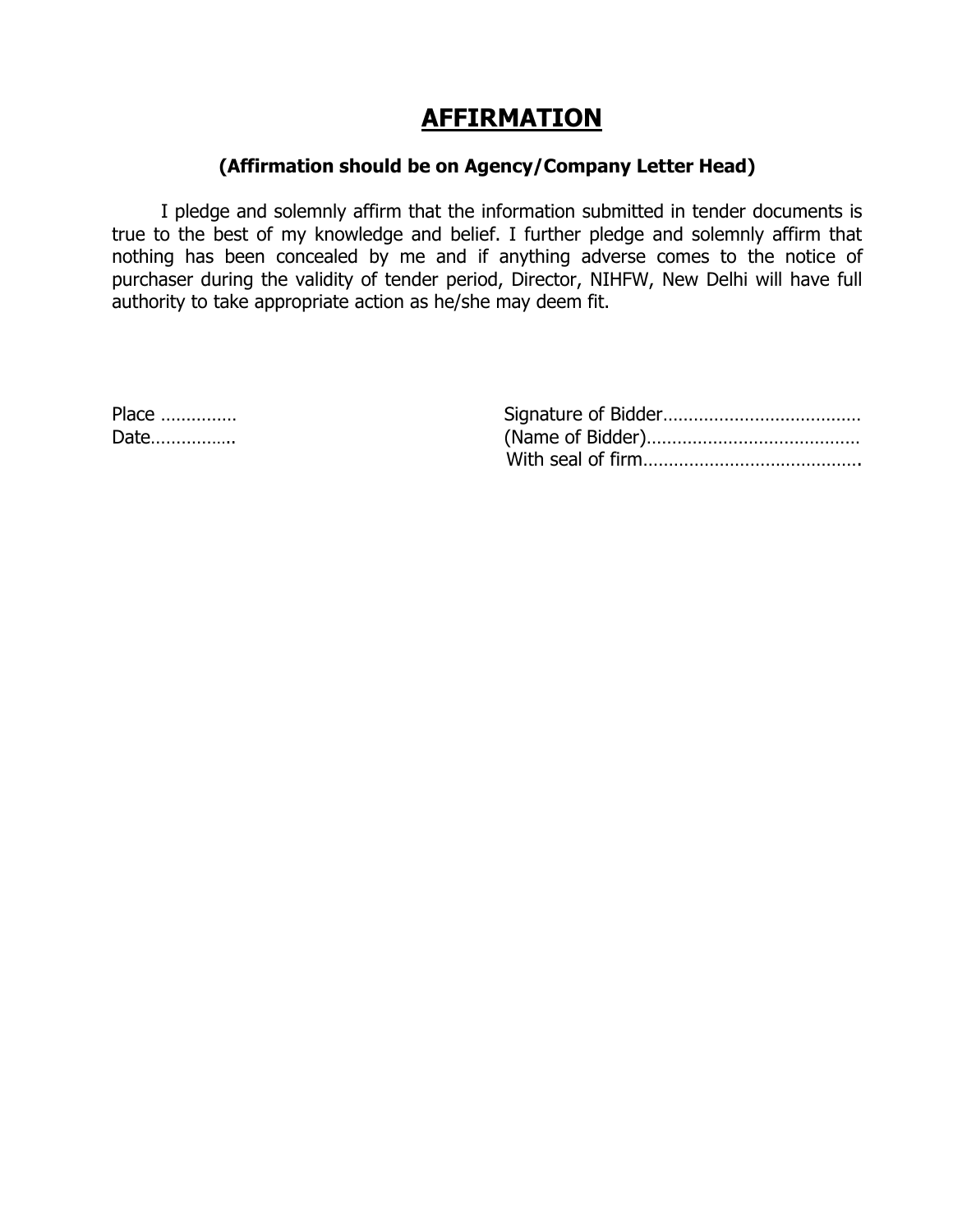#### **ANNEXURE – II**

### **F.No. NIHFW/WS/37-4/2021 THE NATIONAL INSTITUTE OF HEALTH AND FAMILY WELFARE BABA GANGNATH MARG, MUNIRKA, NEW DELHI-110067**

# **CRIMINAL LIABILITY UNDERTAKING ON Rs. 100/- AFFIDAVIT**

| 1. | That I am the proprietor /partner/authorized signatory of |
|----|-----------------------------------------------------------|
|    |                                                           |

2. That my firm has not been declared defaulter by any govt. agency and that no case of any nature i.e. CBI, Criminal/Income Tax/ Sales Tax/ Blacklisting is pending against my firm.

| Rubber stamp             |  |
|--------------------------|--|
| Affirmation/Verification |  |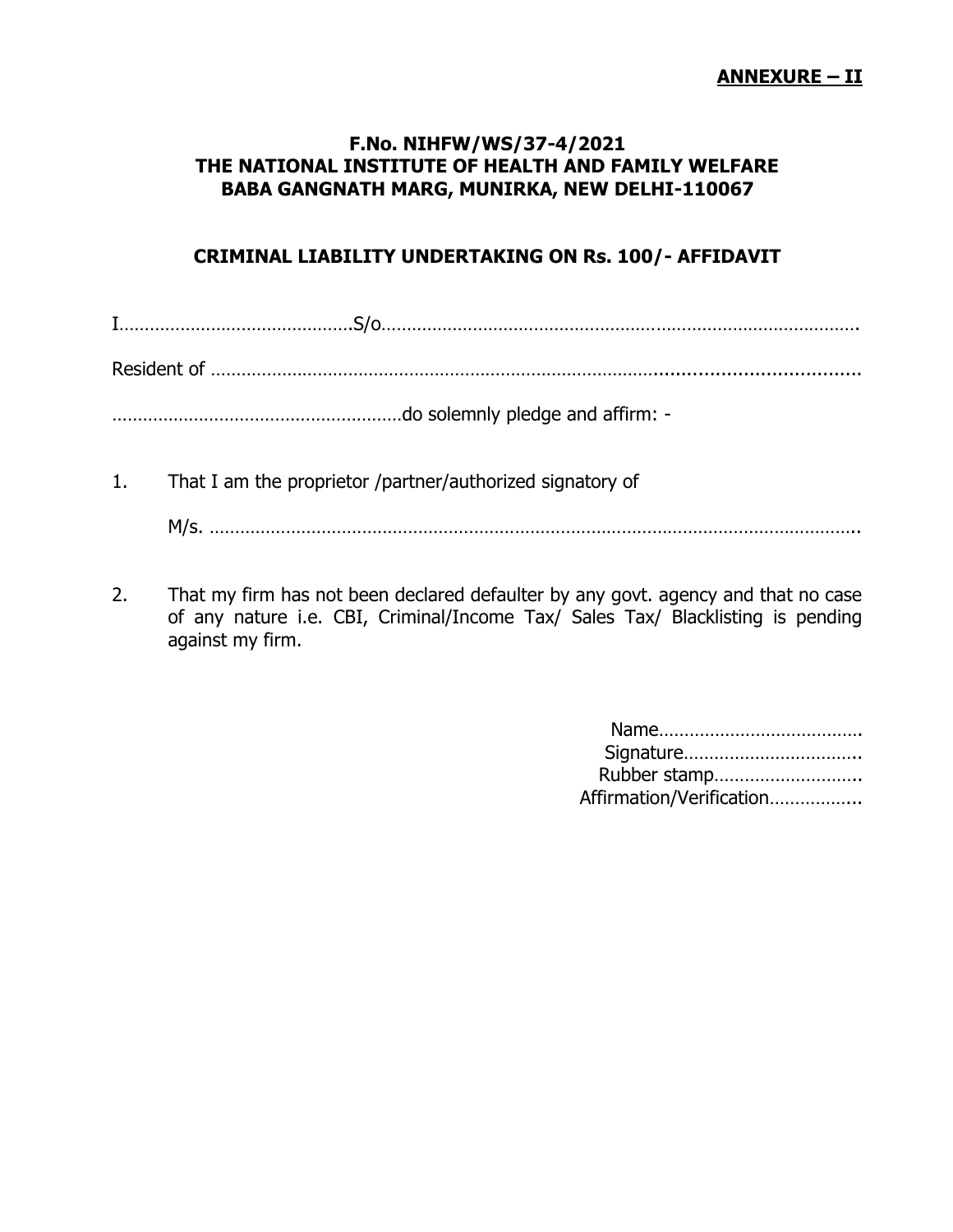# **ANNEXURE – III**

#### **F.No. NIHFW/WS/37-4/2021 THE NATIONAL INSTITUTE OF HEALTH AND FAMILY WELFARE BABA GANGNATH MARG, MUNIRKA, NEW DELHI-110067**

# (CERTIFICATES/DOCUMENTS TO BE SUBMITTED WITH THE BID)

Before submitting the tender, the tenderer should check the following enclosures (to be submitted with the bid).

| S.No.          | <b>Particulars</b>                                                            | Yes | <b>NO</b> |
|----------------|-------------------------------------------------------------------------------|-----|-----------|
| $\mathbf{1}$   | Non-refundable Tender Fee for Rs.500/- (Rupees five hundred only) in          |     |           |
|                | the form of Demand Draft/Pay Order in favour of Director, NIHFW,              |     |           |
|                | payable at New Delhi.                                                         |     |           |
| $\overline{2}$ | EMD:- Declaration Performa as <b>Annexure-V</b> is filled and enclosed with   |     |           |
|                | the tender documents.                                                         |     |           |
| 3              | Attested copy of PAN card issued by Income Tax department.                    |     |           |
| $\overline{4}$ | Attested photocopy of latest GST/STCC/TIN registration certificate            |     |           |
| 5              | Undertaking as per prescribed Performa on an affidavit of Rs. 100/- as        |     |           |
|                | <b>Annexure <math>-</math> I</b> in the Tender document                       |     |           |
| 6              | Criminal liability undertaking on an affidavit of Rs. 100/- as per            |     |           |
|                | prescribed form regarding CBI Case/Criminal Case/ Income Tax                  |     |           |
|                | Case/GST/Sales Tax Case/Black listing is not pending against the bidder       |     |           |
|                | or manufacturer, marked as <b>Annexure - II</b> in Tender Document.           |     |           |
| $\overline{7}$ | Tender Document duly signed by Authorized signatory of Bidder                 |     |           |
| 8              | Proof of filling Income Tax Return (encloses attested copy of last three      |     |           |
|                | year income tax assessment certificate)                                       |     |           |
| 9              | The agencies having minimum experience of similar work/field of at            |     |           |
|                | least 3 years for printing/supply of Banners/Flags <b>Copies of document</b>  |     |           |
|                | in support of experience shall be enclosed. The cost of work                  |     |           |
|                | should not be less than 2.5 Lakh.                                             |     |           |
| 10             | The minimum annual turnover of the agency should be more than 10              |     |           |
|                | Lakh on an average of last three financial years. Copy of <b>CA Certified</b> |     |           |
|                | Annual Turnover certificate for last 3 financial years must be                |     |           |
|                | enclosed.                                                                     |     |           |
| 11             | Bidders profile giving complete details about the firm including the          |     |           |
|                | period for which it is in this business                                       |     |           |
| 12             | Price Bid of the Tender as Annexure-IV is enclosed.                           |     |           |

#### **Note:-Please note that failure to submit any one of the above certificates/documents shall render the tender invalid.**

Signature of Bidder with rubber seal (s)……………………. Name of the Bidder(s)……………………. Address of the Bidder(s)…………………….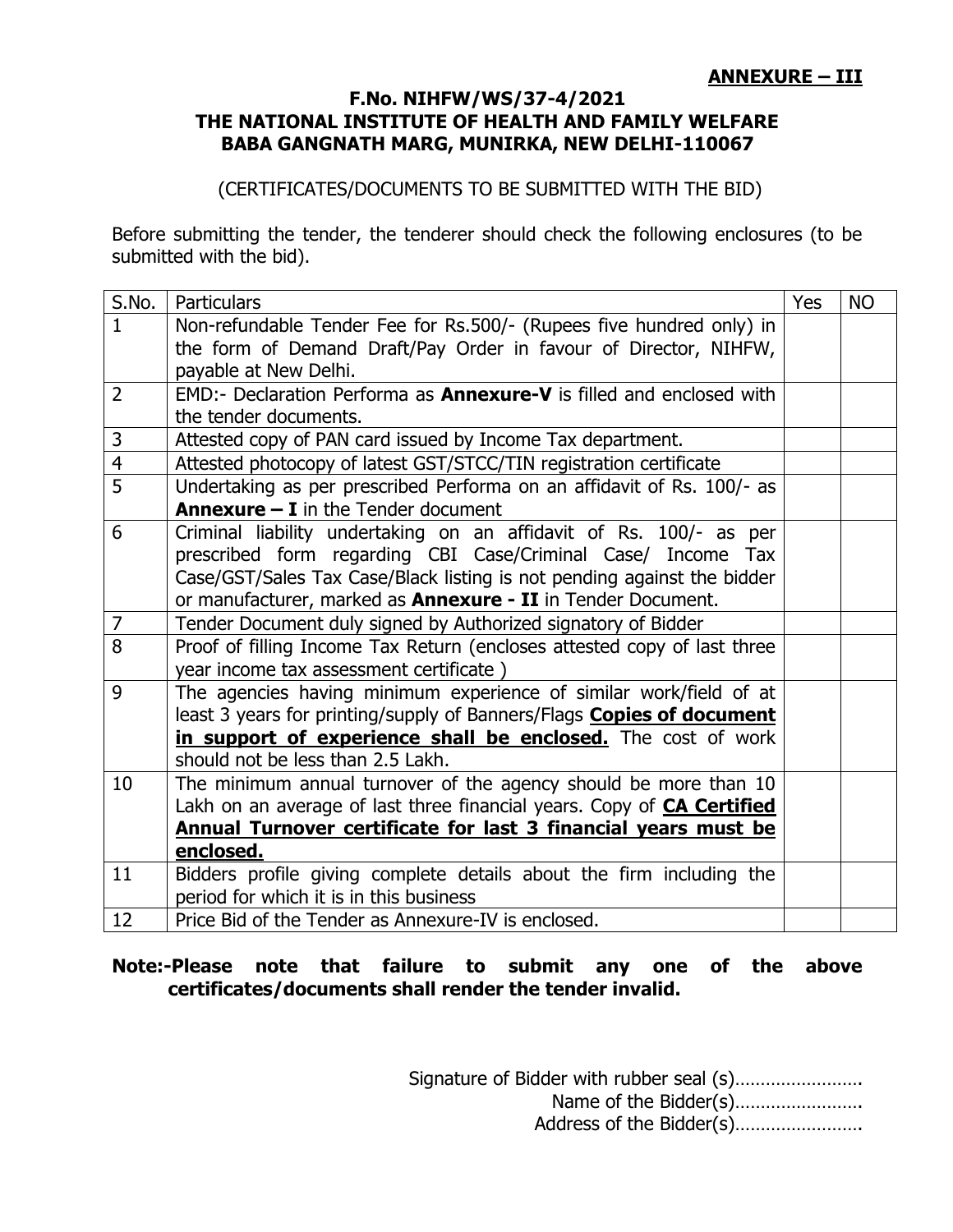#### **Annexure- IV**

#### **F.No. NIHFW/WS/37-4/2021 THE NATIONAL INSTITUTE OF HEALTH AND FAMILY WELFARE BABA GANGNATH MARG, MUNIRKA, NEW DELHI-110067**

#### **Specifications Required for Banner Printing**

#### **PRICE BID**

| SI.<br><b>No</b> | <b>Nature of work with Specifications</b>             | <b>Quantities</b> | Rate<br>Per Sq.<br>Mtr. | <b>Taxes</b>       | <b>Total</b><br>quoted<br><b>Amount</b> |
|------------------|-------------------------------------------------------|-------------------|-------------------------|--------------------|-----------------------------------------|
| 1.               | Normal Flex multi colour printing with eyelids        | 100               |                         |                    |                                         |
| 2.               | multi<br>Normal<br>Flex<br>colour<br>printing<br>with | Sq. Mtr.<br>100   |                         |                    |                                         |
|                  | wooden/metal frame.                                   | Sq. Mtr.          |                         |                    |                                         |
| 3.               | Star media flex printing for banners Corners fixed    | 75                |                         |                    |                                         |
|                  | with eyelids                                          | Sq. Mtr.          |                         |                    |                                         |
| 4.               | Star media flex printing with Wooden/ metal           | 75                |                         |                    |                                         |
|                  | frame (Gate Banner etc.)                              | Sq. Mtr.          |                         |                    |                                         |
| 5.               | Star media flex printing for dropdown banners         | 75                |                         |                    |                                         |
|                  |                                                       | Sq. Mtr.          |                         |                    |                                         |
| 6.               | Star media Flex digital print (Back lit) Rate per     | 50                |                         |                    |                                         |
|                  | Sq. Mtr. including tube light with box frame          | Sq. Mtr.          |                         |                    |                                         |
| 7.               | Star media Flex print with mount (front lit)          | 70                |                         |                    |                                         |
|                  | Rate per Sq. Mtr. mild steel frame & fixing           | Sq. Mtr.          |                         |                    |                                         |
| 8.               | Digital vinyl/solvent print (colour) Rate per Sq.     | 50                |                         |                    |                                         |
|                  | Mtr. with fixing and mounting on wooden board         | Sq. Mtr.          |                         |                    |                                         |
| 9.               | Digital vinyl/solvent print with stand frame.         | 50                |                         |                    |                                         |
|                  |                                                       | Sq. Mtr.          |                         |                    |                                         |
|                  |                                                       |                   |                         | <b>Grand Total</b> |                                         |

#### **Note: -**

**1. Quantities may very as per actual site requirement. As the above mentioned Quantities is just for Quoting of rates purpose only.**

**2. Quoted Grand Total Amount should be written in figures and words both and transparent cello tape shall be pasted on it.**

| <b>Grant Total Amount: (in figures)</b> |  |
|-----------------------------------------|--|
| <b>Grant Total Amount: (in words)</b>   |  |

| Signature    |  |
|--------------|--|
| Name         |  |
| Designation  |  |
| Address      |  |
| Company Seal |  |
|              |  |

**\_\_\_\_\_\_\_\_\_\_\_\_\_\_\_\_\_\_\_\_\_\_\_\_\_\_\_\_\_\_\_\_\_\_\_\_\_\_\_\_\_\_\_**